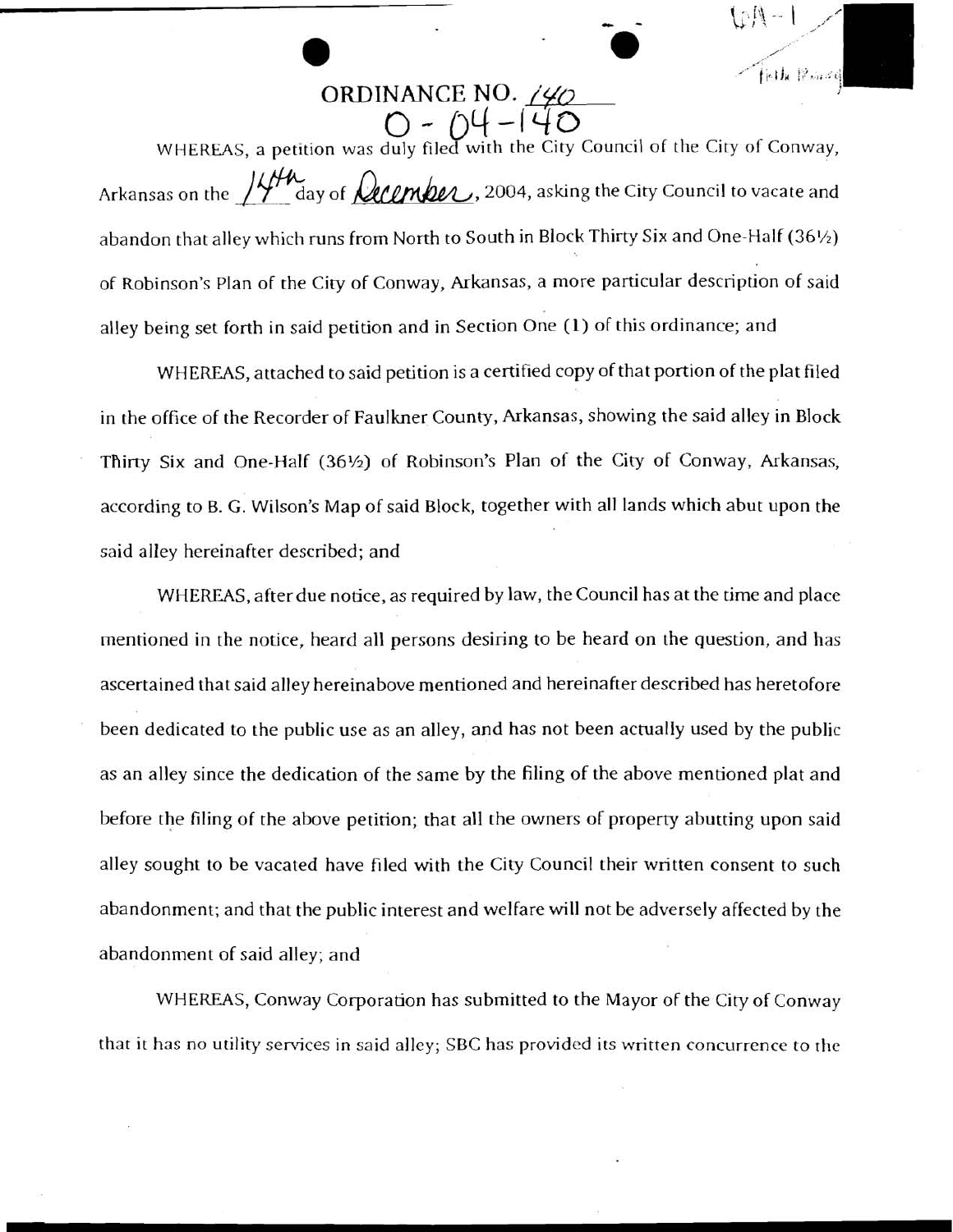## ORDINANCE Page 2

closing of said alley; that Centerpoint Energy has submitted a writing stating it has no conflict with the closing of such easement; and no other utility company doing business in the City has any utility service in said alley:

NOW, THEREFORE, BE IT ORDAINED BY THE CITY COUNCIL OF THE CITY OF CONWAY, ARKANSAS:

SECTION 1. The City of Conway, Arkansas hereby releases, vacates and abandons all its rights, together with the rights of the public generally, in and to that alley which runs from North to South in Block Thirty Six and One-Half (36%) of Robinson's Plan of the City of Conway, Arkansas, according to B. G. Wilson's Map of said Block, a more particular description of the above portion of said alley being as follows:

Beginning at the Northwest Corner of Lot 4 of Block 36<sup>1</sup>/<sub>2</sub>, of Robinson's Plan of the City of Conway, Arkansas, which is on the South right of way line of Cross Street, and run thence West along and with said South right of way line 20 feet to the Northeast Comer of Lot 5 of said Block 36%; thence South along and with the East line of Lots 5 and 15 of said Block 36% to the Southeast comer of said Lot 15, which is on the North right of way line of Caldwell Street; thence East along and with the said North right of way line 20 feet to the Southwest Comer of Lot 14 of said Block 36%; thence North along and with the West line of Lots 14 and 4 of said Block 36% to the point of beginning; all of said lands being as shown on B. G. Wilson's Map of the City of Conway, Arkansas, recorded in Book of Town Plats, Volume "A", page 46, et seq, of the records of Faulkner County, Arkansas.

All of said property being as shown on Map of said Robinson's Plan, recorded in Plat

Book "A7', page 46, et seq, of the records of Faulkner County, Arkansas.

SECTION 2. A copy of this ordinance, duly certified by the City Clerk-Treasurer, shall

be filed in the office of the Recorder of Deeds of Faulkner County, Arkansas.

SECTlON 3. This Ordinance shall take effect and be in force from and after its